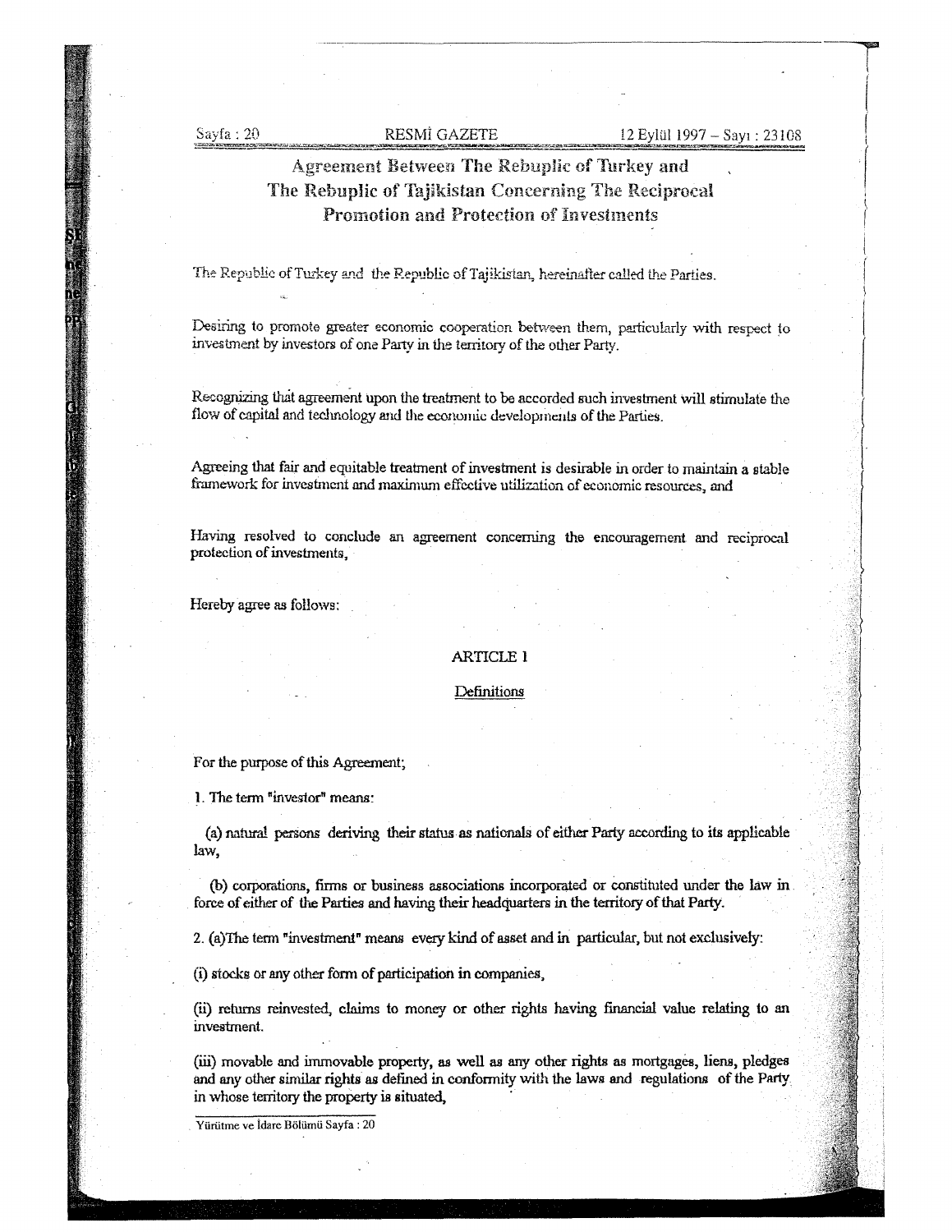#### 12 Evlül 1997 - Sayı: 23108

(iv) industrial and intellectual property rights, patents, industrial designs, trademarks, goodwill, know-how and any other similar rights.

(v) business concessions conferred by law or by contract, including the concessions related to natural resources.

(b) The said term shall refer to all direct investments made in accordance with the laws and regulations in the territory of the Party where the investments are made. The term "investments" covers all investments made in the territory of a Party before or after entry into force of this Agreement.

3. The term "returns" means the amounts yielded by an investment and includes in particular, though not exclusively, profit, interest, and dividends.

#### **ARTICLE II**

#### Promotion and Protection of Investments

1. Each Party shall permit in its territory investments, and activities associated therewith, on a basis no less favourable than that accorded in similar situations to investments of investors of any third country, within the framework of its laws and regulations.

2. Each Party shall accord to these investments, once established, treatment no less favourable than that accorded in similar situations to investments of its investors or to investments of investors of any third country, whichever is the most favourable.

3. Subject to the laws and regulations of the parties relating to the entry, sojourn and employment of aliens.

(a) nationals of either Party shall be permitted to enter and to remain in the territory of the other Party for the purpose of establishing, developing, administering or advising on the operation of an investment to which they, or an investor of the first Party that employs them, have committed or are in the process of committing a substantial amount of capital or other resources,

(b) companies which are legally constituted under the applicable laws and regulations of one Party, and which are investments of investors of other Party, shall be permitted to engage managerial and technical personnel of their choice, regardless of nationality.

4. The provisions of this Article shall have no effect in relation to following agreements entered into by either of the Parties.

- (a) relating to any existing or future customs unions, regional economic organization or similar international agreements.
- (b) relating wholly or mainly to taxation.

## **ARTICLE III**

#### **Expropriation and Compensation**

1. Investments shall not be expropriated, nationalized or subject, directly or indirectly, to measures of similar effects except for a public purpose, in a non-discriminatory manner, upon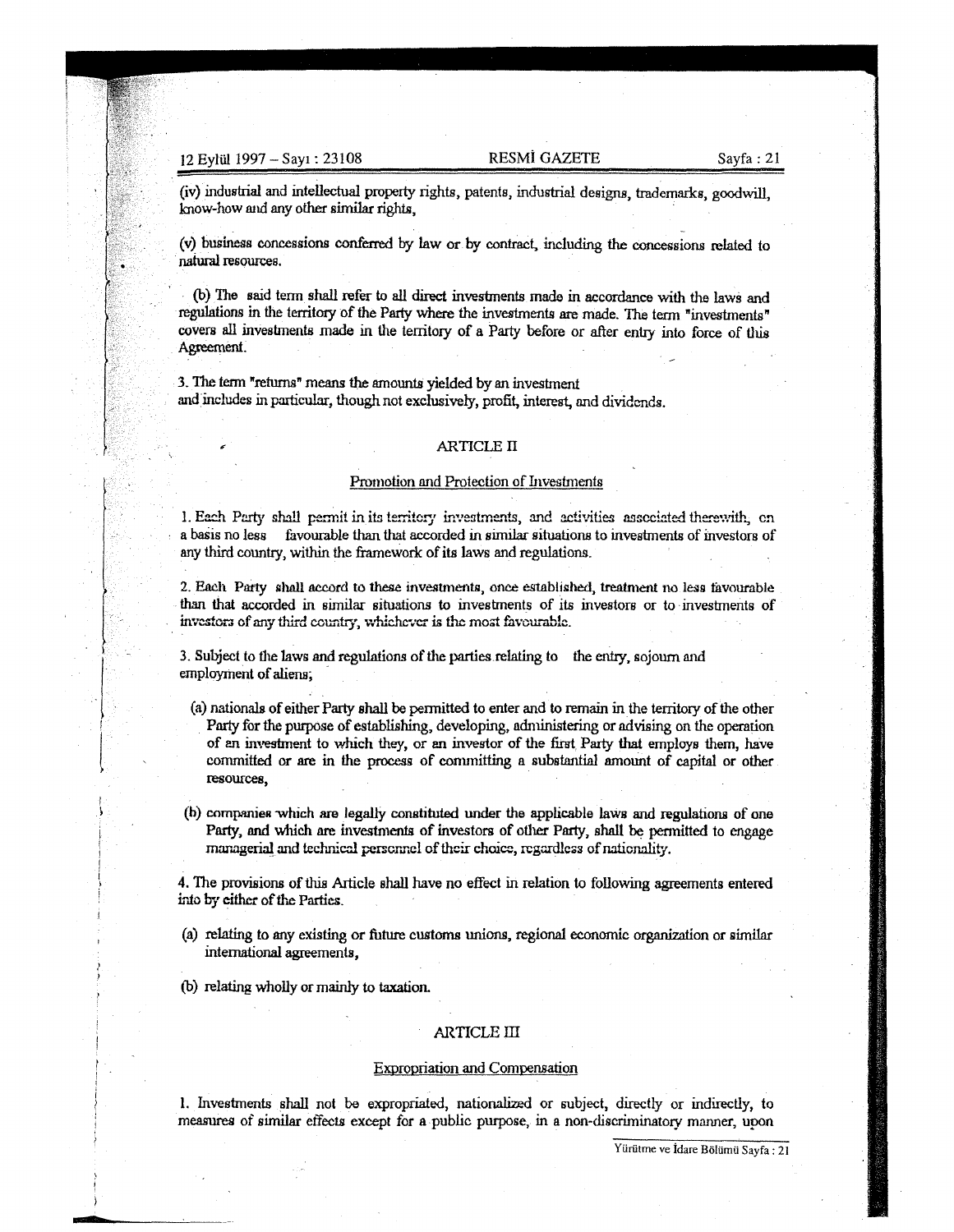Sayfa: 22

payment of prompt, adequate and effective compensation, and in accordance with due process of law and the general principles of treatment provided for in Article II of this Agreement.

2. Compensation shall be equivalent to the real market value of the expropriated investment at the time the expropriatory action was taken or became known. Compensation shall be paid without undue delay and be freely transferable.

3. Investors of either Party whose investments suffer losses in the territory of the other Party owing to war, insurrection, civil disturbance or other similar events shall be accorded by such other Party treatment not less favourable than that accorded to its own investors or to investors of any third country, whichever is the most favourable treatment, as regards any measures it adopts in relation to such losses.

#### ARTICLE IV

#### **Repatriation and Transfer**

1. Each Party shall permit all transfers related to an investment to be made freely and without unreasonable delay into and out of its territory. Such transfers include:

(a)returns,

(b) proceeds from the sale or liquidation of all or any part of an investment.

(c) compensation pursuant to Article III,

- (d) reimbursements and interest payments deriving from loans in connection with investments.
- (e) salaries, wages and other remunerations received by the nationals of one Party who have obtained in the territory of the other Party the corresponding work permits relative to an investment.

(f) payments arising from an investment dispute,

2. Transfers shall be made in the convertible currency in which the investment has been made or in any convertible currency if so agreed by the investor and at the rate of exchange in force at the date of transfer.

3. Notwithstanding the provisions of paragraphs 1. and 2., either Party may maintain laws and regulations;

- (a) prescribing procedures to be followed concerning transfers permitted by this Article, provided that such procedures are completed without delay by the Party concerned and do not impair the substance of the rights set forth in paragraphs 1, and 2, of this Article.
- (b) requiring reports of currency transfer.
- (c) imposing income taxes by such means as a withholding tax applicable to dividends or other transfers. Furthermore, either Party may protect the rights of creditors or ensure the satisfaction of judgment in adjudicatory proceeding, through the equitable, nondiscriminatory and good faith application of its law.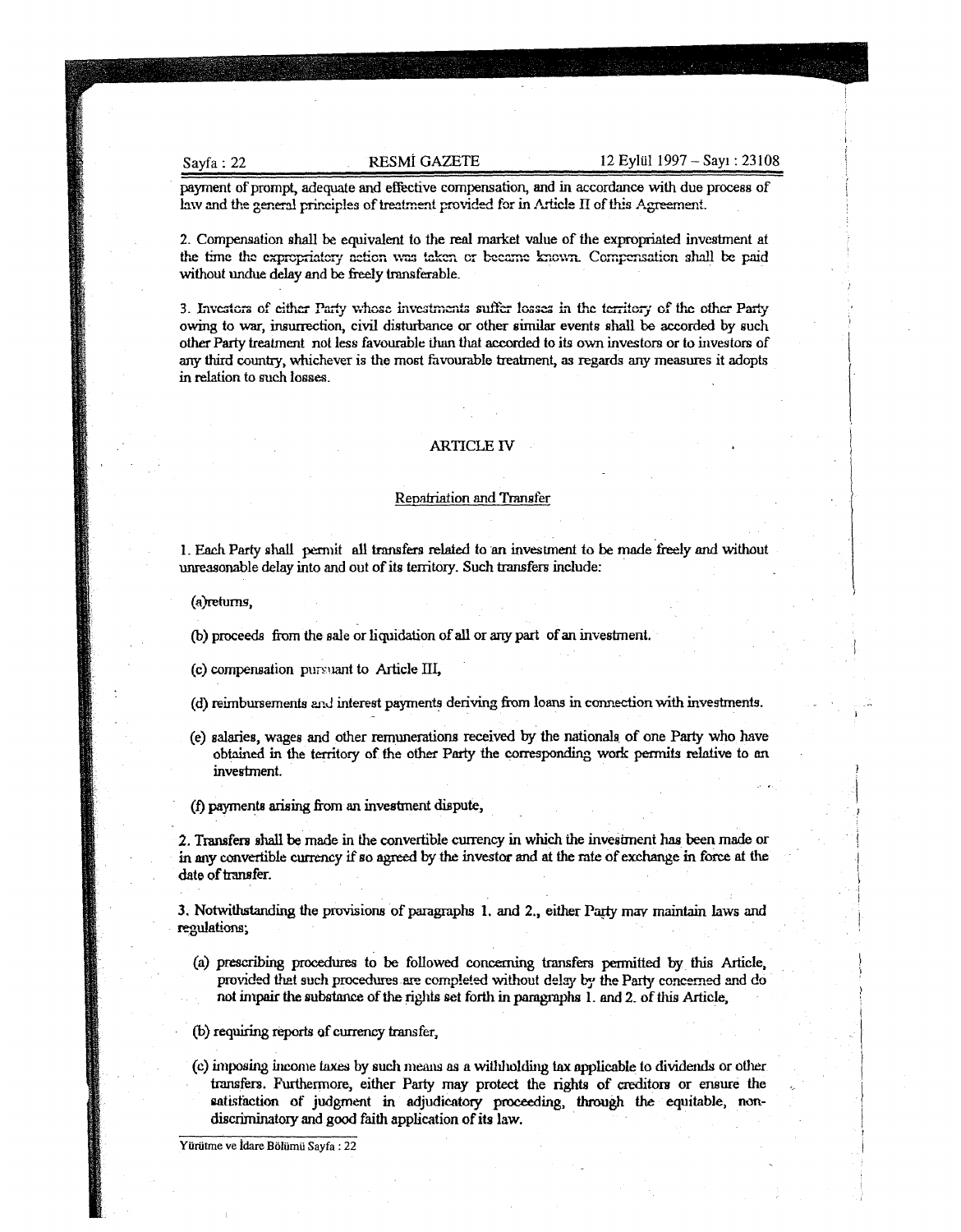12 EyliiI 1997 - SaYI : 23108 RESMi GAZETE Sayfa: 23

#### ARTICLE V

# Subrogation

1. If the investment of an investor of one party is insured against non-commercinl risks under a system established by law, any subrogation of the insurer which stems from the terms of the insurance agreement shall be recognized by the other Party.

-2~ The insurer shall not be entitled to exercise any rights other than the rights which the investor would have been entitled to exercise.

3. Disputes between a Party and an insurer shall be settled in 'accordance with the provisions of Article X of this Agreement.

## ARTICLE VI

#### **Derogation**

This agreement shall nut derogate from:

(a) laws and regulations, administrative practices or procedures or administrative or adjudicatory decisions of either Party,

(b) international legal obligations, or

I

\-

(c) obligations assumed by either Party, including those contained in an investment agreement or an investment authorization,

that entitle investments or associated activities to treatment more favourable than that accorded by this Agreement in like situations.

#### **ARTICLE VII**

### Preclusion

l. This Agreement shall not preclude the application by either Party of measures necessary for the maintenance of public order and morals, the fulfillment of its obligations with respect to the maintenance or restoration of international peace or security, or the protection of its own essential security interests.

2. This agreement shall not preclude either Party from prescribing special formalities in connection with the establishment of investments, but such formalities shall not impair the substance of any of the rights set forth in this agreement.

#### ARTICLE VIII

#### Taxation

With respect to its tax policies, each Party should strive to accord fairness and equity in the treatment of investment of investors of the other Party.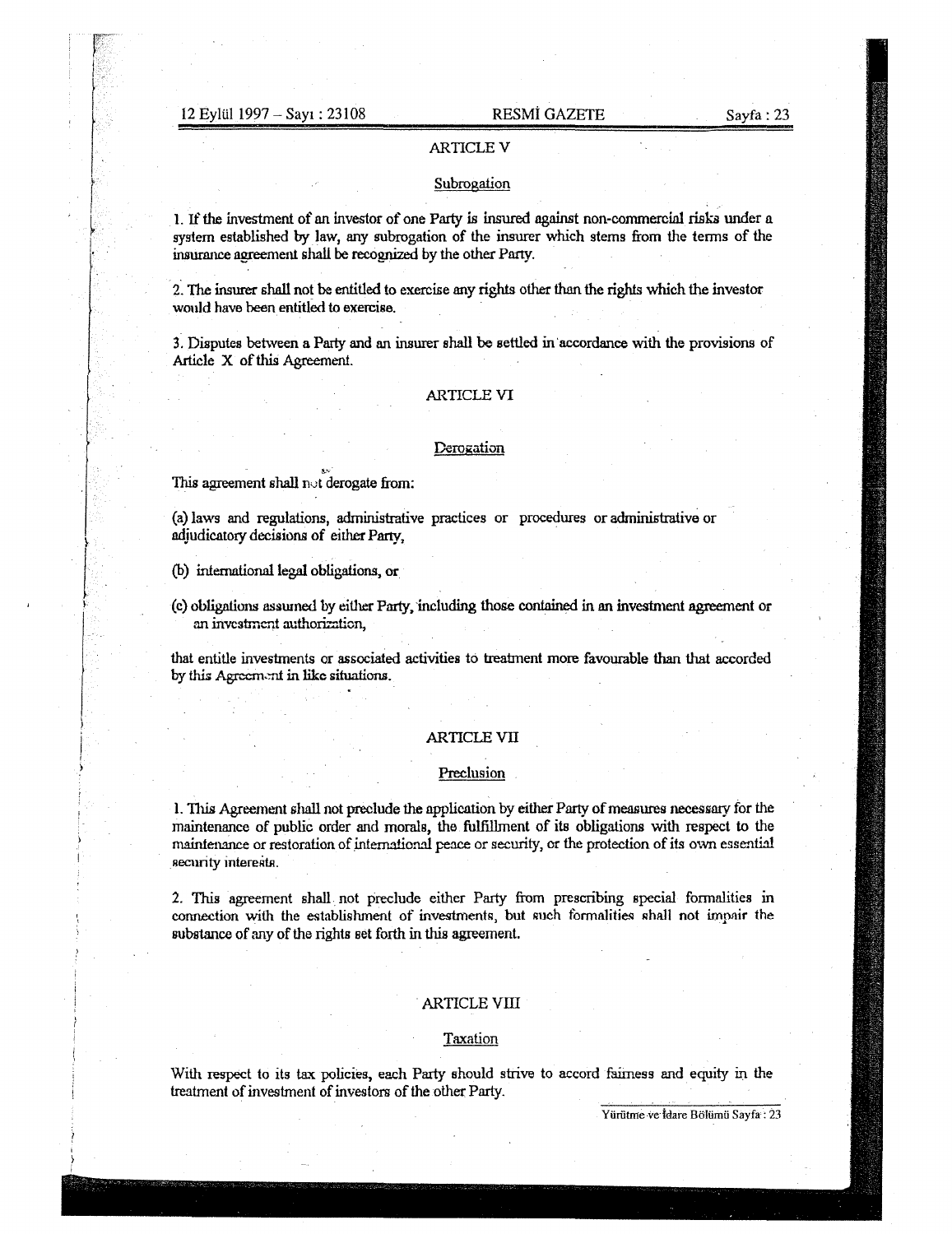a

 $\frac{1}{2}$  $\vert$ |<br>|<br>|-I

> $\left\{ \right.$ l  $\overline{1}$

# ARTICLE IX

#### Consultation

The Parties agree to consult promptly, on the request of either, to resolve any disputes in connection with the Agreement or to discuss any matter relating to the'interpretation or application of the Agreement.

#### ARTICLE X

# Settlement of Disputes Between One Party and Investors of the Other Party

1. Disputes between one of the Parties and one investor of the other Party, in connection with his investment, shall be notified in writing, including a detailed information, by the investor to the recipient Party of the investment. As far as possible, the investor and the concerned Party shall endeavour to settle these disputes by consultations and negotiations in good faith.

2. If these disputes cannot be settled in this way within six. months following the date of the written notification mentioned in paragraph 1, the dispute can be submitted, as the investor may choose, to:

- (a) an ad hoc court of arbitration laid down under the Arbitration Rules of Procedure of the United Nations Commission for International Trade Law (UNCITRAL),
- (b) the International Center for Settlement of Investment Disputes(ICSID) set up by the " Convention on Settlement of Investment Disputes Between States and Nationals of other <sup>~</sup>States",

provided that, if the investor concerned has brought the dispute before the courts of justice of the Party that is a party to the dispute and a final awnrd has not been rendered within one year.

3. The arbitration shall be based on:

(a) the provisions of this Agreement;

(b) the national laws and regulations of the Party in whose territory the investment was made, including the rules relative to conflicts of law.

(c) the rules and the universally accepted principles of international law.

4. The arbitration awards shall be final and binding for all parties in dispute. Each Party commits itself to execute the award according to its national law.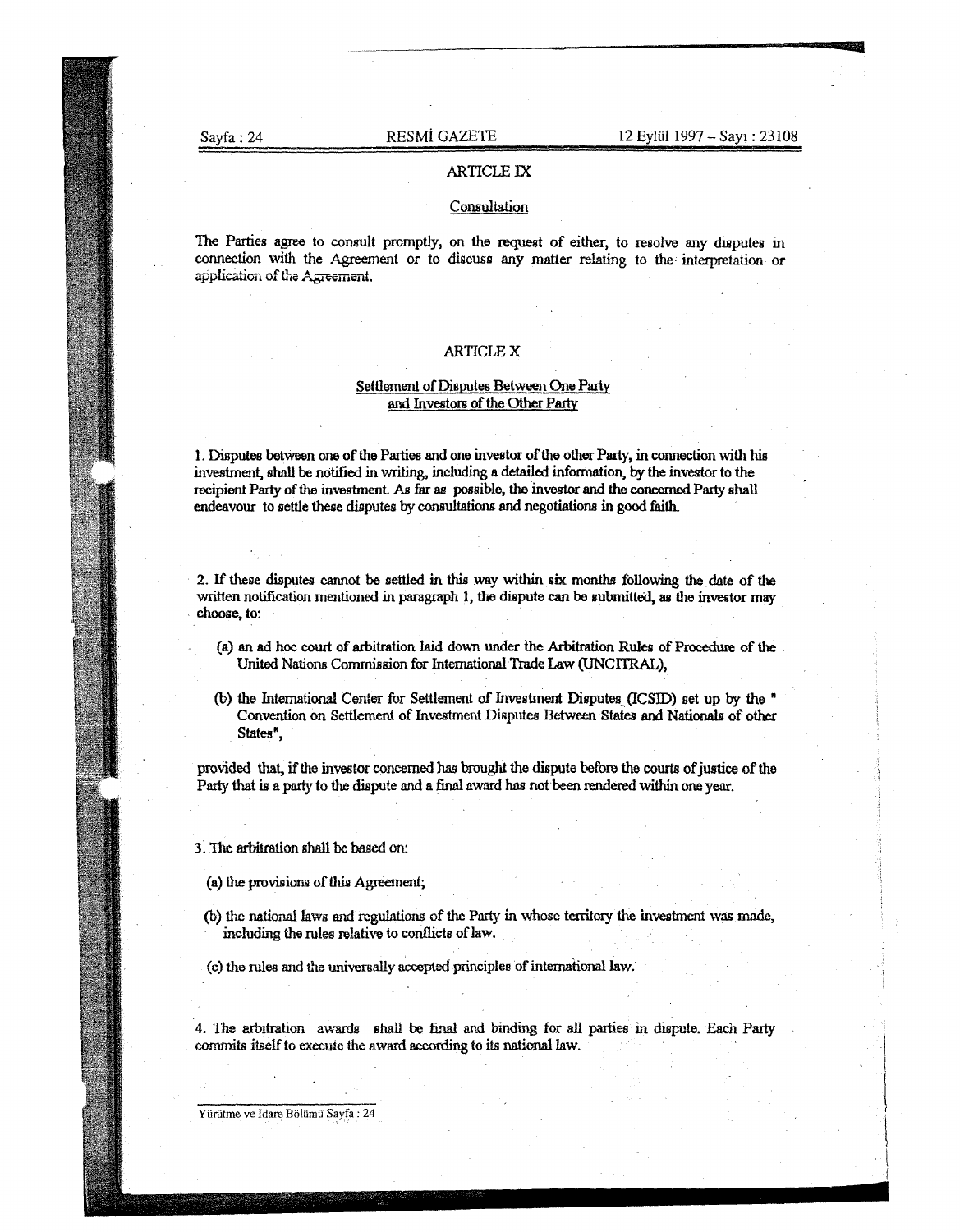12 Evlül 1997 - Sayı: 23108

#### **ARTICLE XI**

#### Settlement of Disputes Between the Parties

1. Parties shall seek in good faith and a spirit of cooperation a rapid and equitable solution to any dispute between them concerning the interpretation or application of this Agreement. In this regard, the Parties agree to engage in direct and meaningful negotiations to arrive at such solutions. If the Parties cannot reach an agreement within six months after the beginning of dispute between themselves through the foregoing procedure, the dispute may be submitted, upon the request of either Party, to an arbitral tribunal of three members.

2. Within two months of receipt of a request, each Party shall appoint an arbitrator. The two arbitrators shall select a third arbitrator as Chairman, who is a national of a third State. In the event either Party fails to appoint an arbitrator within the specified time, the other Party may request the President of the International Court of Justice to make the appointment.

3. If both arbitrators cannot reach an agreement about the choice of the Chairman within two months after their appointment, the Chairman shall be appointed upon the request of either Party by the President of the International Court of Justice.

4. If, in the cases specified under paragraphs (2) and (3) of this Article, the President of the International Court of Justice is prevented from carrying out the said function or if he is a national of either Party, the appointment shall be made by the Vice-President, and if the Vice-President is prevented from carrying out the said function or if he is a national of either Party, the appointment shall be made by the most senior judge of the Court who is not a national of either Party.

5. The tribunal shall have three months from the date of the selection of the Chairman to agree upon rules of procedure consistent with the other provisions of this agreement. In the absence of such agreement, the tribunal shall request the President of the International Court of Justice to designate rules of procedure, taking into account generally recognized rules of international arbitral procedure.

6. Unless otherwise agreed, all submissions shall be made and all hearings shall be completed within eight months of the date of selection of the third arbitrator, and the tribunal shall render its decision within two months after the date of the final submissions or the date of the closing of the hearings, whichever is later.

7. Expenses incurred by the Chairman, the other arbitrators, and other costs of the proceedings shall be paid for equally by the Parties. The tribunal may, however, at its discretion, decide that a higher proportion of the costs be paid by one of the Parties.

8. A dispute shall not be submitted to an international arbitration court under the provisions of this Article, if the same dispute has been brought before another international arbitration court under the provisions of Article X and is still before the court. This will not impair the engagement in direct and meaningful negotiations between both Parties.